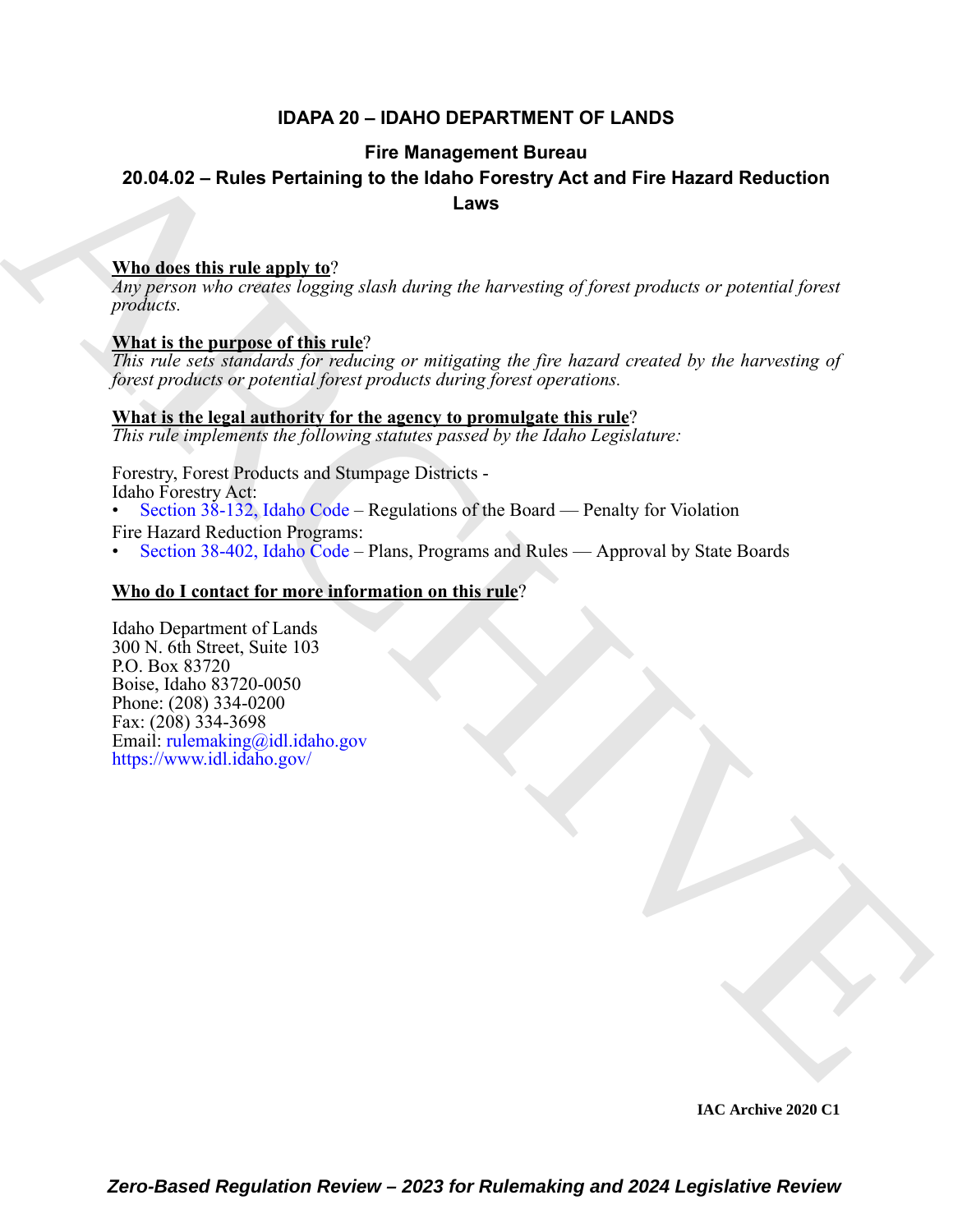# **Table of Contents**

| 20.04.02 - Rules Pertaining to the Idaho Forestry Act and Fire Hazard Reduction<br>Laws |  |
|-----------------------------------------------------------------------------------------|--|
|                                                                                         |  |
|                                                                                         |  |
|                                                                                         |  |
|                                                                                         |  |
|                                                                                         |  |
| 030. Certificate Of Compliance-Fire Hazard Management Agreement.  4                     |  |
|                                                                                         |  |
| 040. Addendum To Certificate Of Compliance-Fire Hazard                                  |  |
|                                                                                         |  |
|                                                                                         |  |
|                                                                                         |  |
|                                                                                         |  |
|                                                                                         |  |
|                                                                                         |  |
|                                                                                         |  |
|                                                                                         |  |
|                                                                                         |  |
|                                                                                         |  |
|                                                                                         |  |
|                                                                                         |  |
|                                                                                         |  |
|                                                                                         |  |
|                                                                                         |  |
|                                                                                         |  |
|                                                                                         |  |
|                                                                                         |  |
|                                                                                         |  |
|                                                                                         |  |
|                                                                                         |  |
|                                                                                         |  |
|                                                                                         |  |
|                                                                                         |  |
|                                                                                         |  |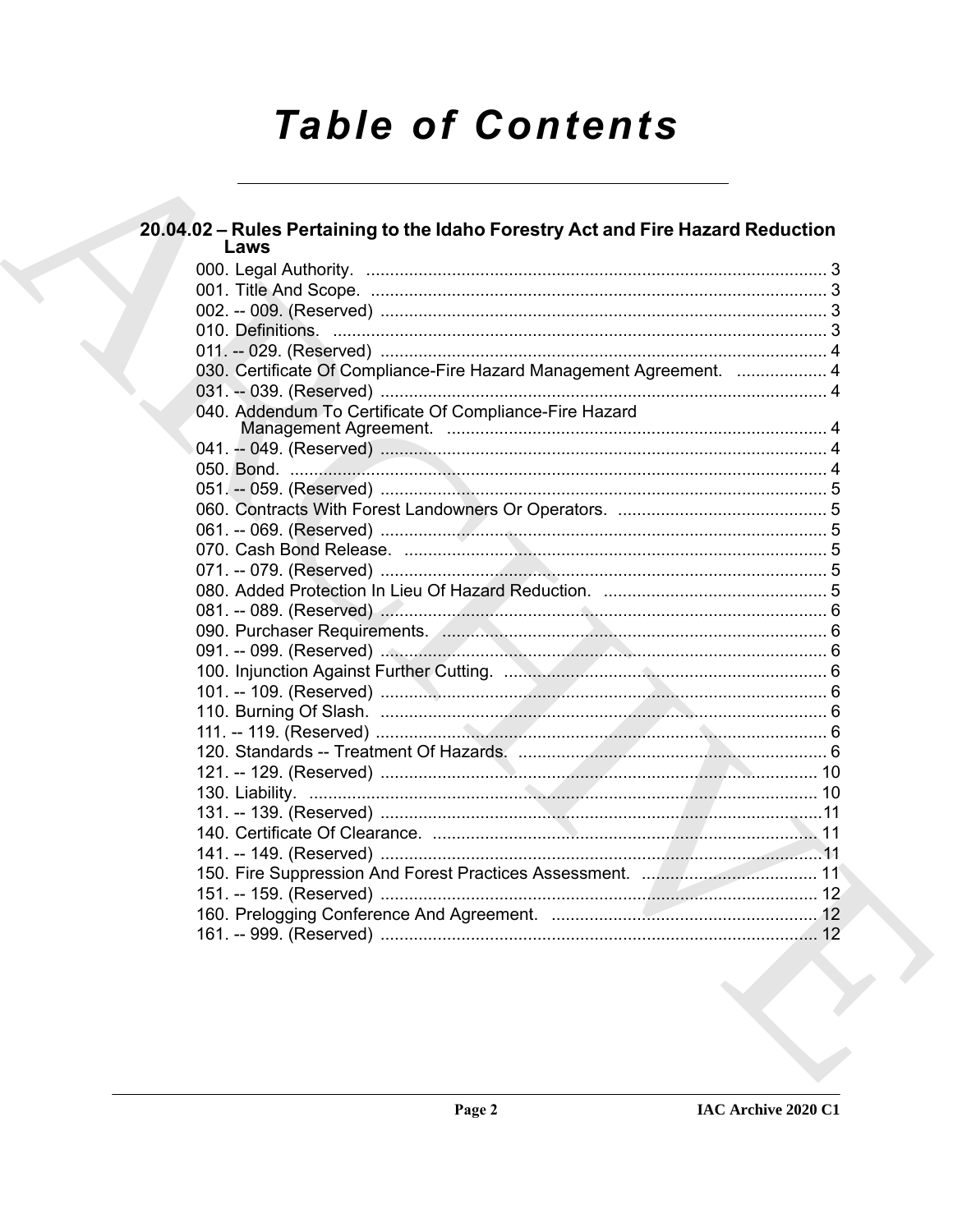### <span id="page-2-0"></span>**20.04.02 – RULES PERTAINING TO THE IDAHO FORESTRY ACT AND FIRE HAZARD REDUCTION LAWS**

### <span id="page-2-22"></span><span id="page-2-1"></span>**000. LEGAL AUTHORITY.**

These rules are adopted pursuant to the rulemaking authority granted in Sections 38-132 and 38-402, Idaho Code.  $(3-20-20)T$ 

### <span id="page-2-23"></span><span id="page-2-2"></span>**001. TITLE AND SCOPE.**

**01.** Title. These rules are titled IDAPA 20.04.02, "Rules Pertaining to the Idaho Forestry Act and Fire Reduction Laws." (3-20-20) Hazard Reduction Laws."

**02. Scope**. These rules implement the provisions of the Idaho Forestry Act and Fire Hazard Reduction Laws.  $(3-20-20)T$ 

### <span id="page-2-3"></span>**002. -- 009. (RESERVED)**

<span id="page-2-5"></span><span id="page-2-4"></span>**010. DEFINITIONS.**

Unless otherwise required by context, as used in these rules:  $(3-20-20)$ T

**01.** Agreement. The Certificate of Compliance-Fire Hazard Management Agreement (Department of orm 715) required by Section 38-122, Idaho Code. (3-20-20) Lands Form 715) required by Section 38-122, Idaho Code.

<span id="page-2-8"></span><span id="page-2-7"></span><span id="page-2-6"></span>**02.** Contract Area. The legal description of the land given on the agreement. (3-20-20)T

**03.** Contractor. The person who enters into the Certificate of Compliance-Fire Hazard Management (3-20-20)T Agreement. (3-20-20)T

<span id="page-2-9"></span>**04. Department**. The Idaho Department of Lands. (3-20-20)T

<span id="page-2-13"></span><span id="page-2-12"></span><span id="page-2-11"></span><span id="page-2-10"></span>**05. Director**. The Director of the Idaho Department of Lands or his authorized representative.

- Mus. LEGNA ANTIDONITY: The neutron is the column of the state of the state of the state of the state of the state of the state of the state of the state of the state of the state of the state of the state of the state of  $(3-20-20)T$ **06. District**. A designated forest protective district. (3-20-20)T **07.** Fire Line. A line dug to mineral soil which is intended to control a fire.  $(3-20-20)T$ **08.** Fire Warden. A duly appointed fire warden or deputy. (3-20-20)T
	- **09. Fuel**. Any slash or woody debris that will contribute to the spread or intensity of a wildfire.  $(3-20-20)T$

<span id="page-2-15"></span><span id="page-2-14"></span>**10. Fuel Break**. An area in which all slash and dead woody debris have been removed or piled and burned. (3-20-20)T

<span id="page-2-16"></span>**11. Hazard Reduction**. The burning or physical reduction of fire hazards by treatment in a manner that will reduce the intensity and/or spread of a wildfire after treatment is completed.  $(3-20-20)T$ 

**12.** Initial Purchaser or Purchaser. The first person, company, partnership, corporation or association ver nature who purchases a forest product after it is harvested. (3-20-20) of whatever nature who purchases a forest product after it is harvested.

<span id="page-2-20"></span><span id="page-2-18"></span><span id="page-2-17"></span>**13. Operational Period**. A standard twelve (12) hour fire control shift. (3-20-20)T

14. Slash or Slashing. Brush, severed limbs, poles, tops and/or other waste material incident to such cutting or to the clearing of land, which are four (4) inches and under in diameter. However, for the purpose of these rules and to correspond with standard fire classifications, slash will only include material less than or equal to three (3) inches in diameter.  $(3-20-20)T$ 

**15.** Slash Load. Slash resulting from timber harvesting that has occurred under a current agreement, e of natural mortality.  $(3-20-20)T$ exclusive of natural mortality.

<span id="page-2-21"></span><span id="page-2-19"></span>**16.** State. The state of Idaho. (3-20-20)T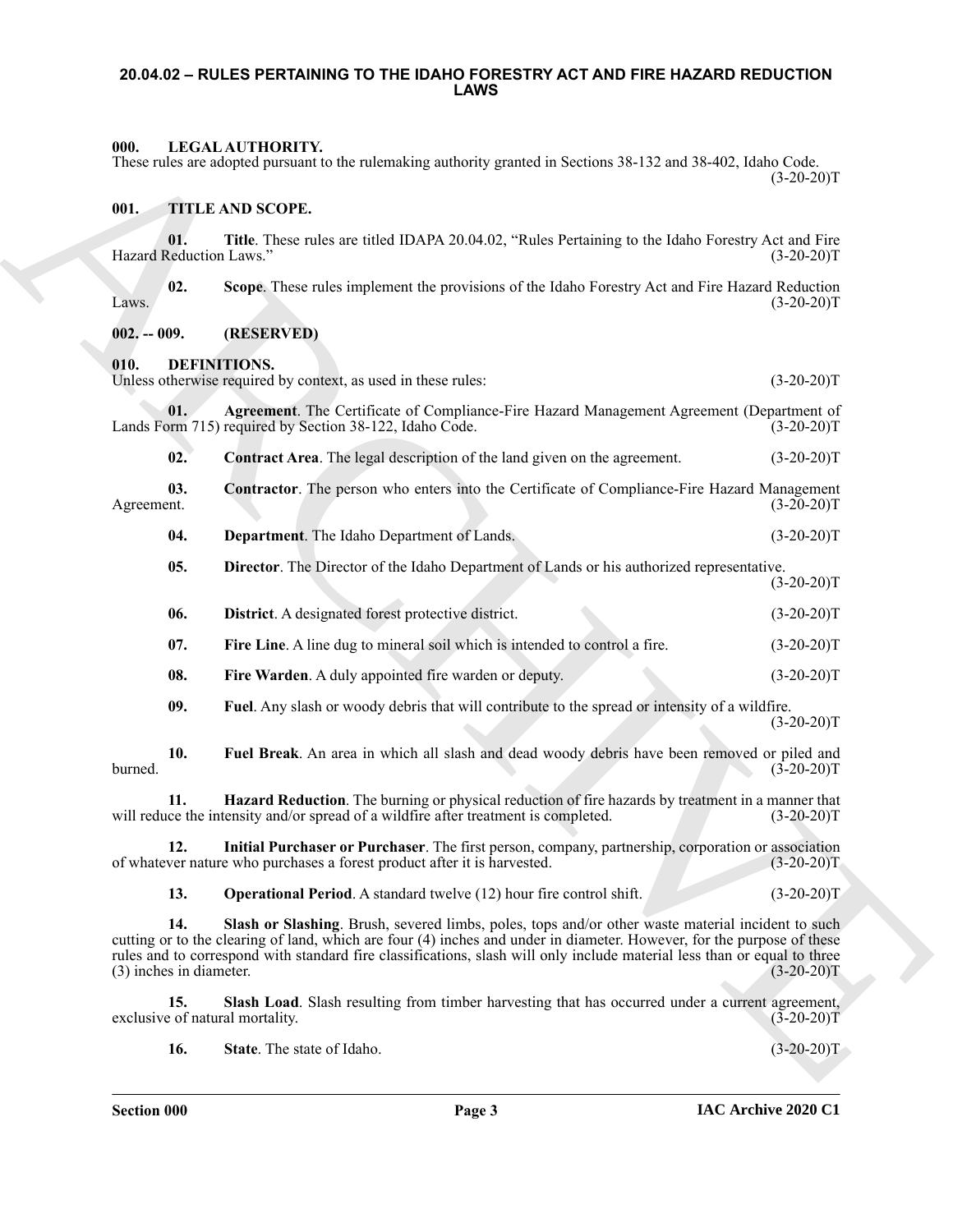### <span id="page-3-0"></span>**011. -- 029. (RESERVED)**

### <span id="page-3-11"></span><span id="page-3-10"></span><span id="page-3-1"></span>**030. CERTIFICATE OF COMPLIANCE-FIRE HAZARD MANAGEMENT AGREEMENT.**

**Equivariant of Lendary 14 and 14** and 14 and 14 and 14 and 14 and 14 and 14 and 14 and 14 and 14 and 14 and 14 and 14 and 14 and 14 and 14 and 14 and 14 and 14 and 14 and 14 and 14 and 14 and 14 and 14 and 14 and 14 and **01. Contents**. A Certificate of Compliance-Fire Hazard Management Agreement must be obtained by anyone who conducts an operation involving the harvesting of forest products or potential forest products. Such Agreement provides the option of entering into a contract as provided in Section 38-404, Idaho Code or posting of a cash or surety bond to the State. The Certificate of Compliance required by Section 38-122, Idaho Code, must be in substantially the same form as Department of Lands Form No. 715 -- "Certificate of Compliance-Fire Hazard Management Agreement." (3-20-20)T

<span id="page-3-13"></span>**02. Period of Time**. The period set forth within the Agreement is based upon such considerations as the size of the contract area, the volume of the timber to be harvested or the silvicultural objectives of the landowner. However, in no case may a single Agreement exceed a period of twenty four (24) months unless the contractor and the fire warden mutually agree upon a plan for the timely abatement of the hazard during a period that may exceed<br>twenty four (24) months. (3-20-20)T twenty four  $(24)$  months.

<span id="page-3-12"></span>**03. Extensions**. If the contractor cannot meet the standard required to obtain a clearance within the period specified above, the contractor may apply to the fire warden for an extension. The application must be in writing, received at the district office thirty (30) working days before the Agreement expires, and show good reason other than financial hardship, why an extension should be given. The fire warden will acknowledge receipt of the request prior to the expiration of the Agreement.

<span id="page-3-14"></span>**04. Responsibility**. The contractor named in the Agreement will be responsible for managing the fire hazard created by the harvesting and will receive the clearance if the slash treatment meets standards, or will carry the liability for suppressing wildfire for five (5) full vears following the expiration of the Agreement liability for suppressing wildfire for five  $(5)$  full years following the expiration of the Agreement.

### <span id="page-3-2"></span>**031. -- 039. (RESERVED)**

### <span id="page-3-6"></span><span id="page-3-3"></span>**040. ADDENDUM TO CERTIFICATE OF COMPLIANCE-FIRE HAZARD MANAGEMENT AGREEMENT.**

In those instances where a contractor indicates an intent to accomplish only the piling portion of the total slash hazard reduction job, an addendum to the Agreement must be executed specifying precisely the portion of slash withholding money that will be refunded. The addendum must be in substantially the same form as Department of Lands Form<br>No. 715.1 -- "Addendum to Certificate of Compliance-Fire Hazard Management Agreement." (3-20-20)T No. 715.1 -- "Addendum to Certificate of Compliance-Fire Hazard Management Agreement."

### <span id="page-3-4"></span>**041. -- 049. (RESERVED)**

### <span id="page-3-7"></span><span id="page-3-5"></span>**050. BOND.**

<span id="page-3-8"></span>**01. Amount of Bond**. The bond specified in Section 38-122 and Section 38-404, Idaho Code, must be in the amount of four dollars (\$4) per thousand board feet (MBF), or equivalent measure as shown in Table I below, of forest products harvested, and may take the form of cash, surety bond or irrevocable letter of credit. Surety bonds must be in substantially the same form as Department of Lands Form No. 707 - "Bond." (3-20-20)T must be in substantially the same form as Department of Lands Form No. 707 - "Bond."

**02. Rates**. Rates and amounts listed in Table I will be used as a minimum in calculating hazard reduction bonds for products cut from all state and private lands in Idaho.

<span id="page-3-9"></span>

| <b>TABLE I</b>      |                  |
|---------------------|------------------|
| <b>PRODUCT</b>      | <b>BOND RATE</b> |
| (1) MBF Measurement |                  |
| <b>All Products</b> | \$4.00 MBF       |
| OR                  |                  |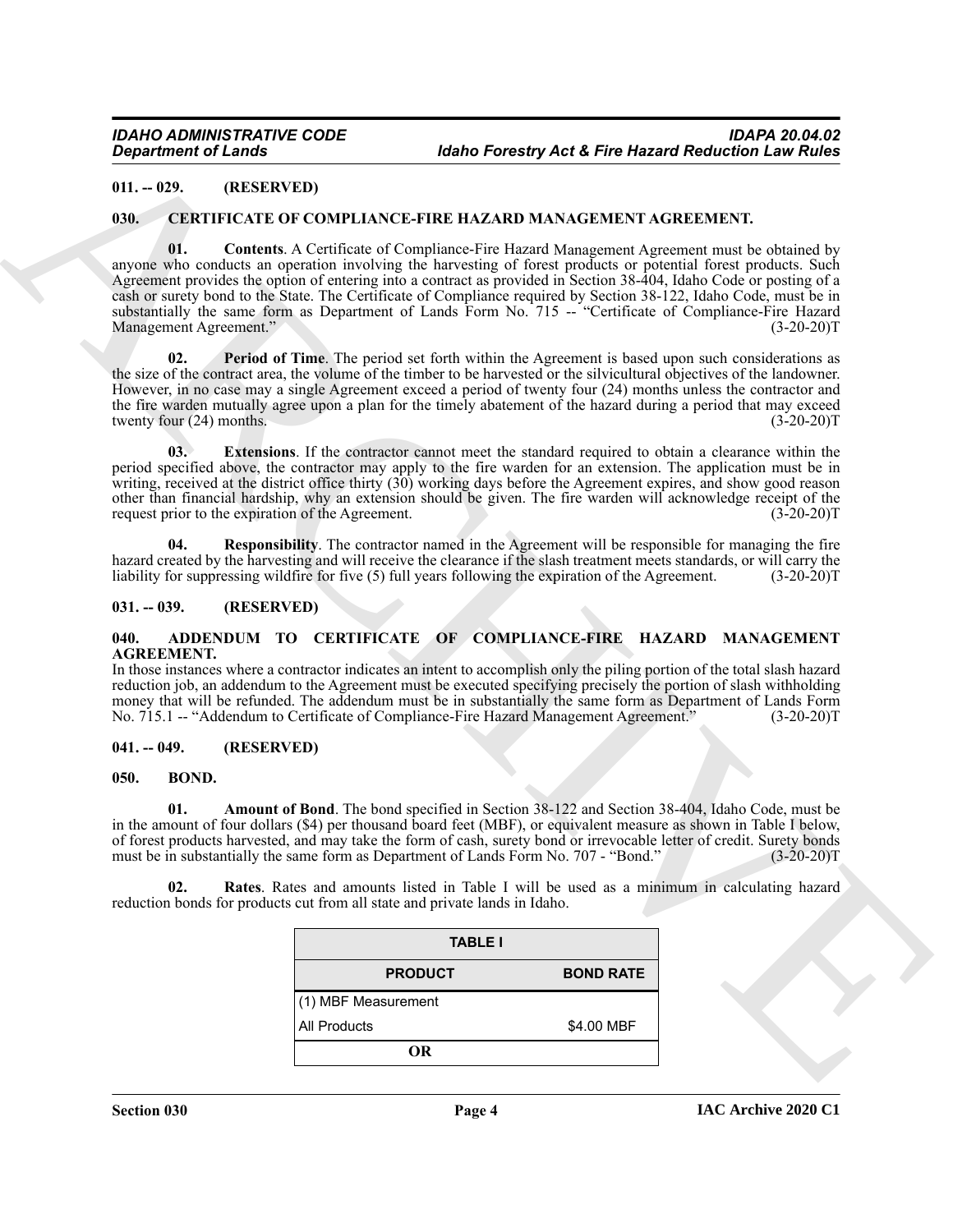### *IDAHO ADMINISTRATIVE CODE IDAPA 20.04.02 Idaho Forestry Act & Fire Hazard Reduction Law Rules*

|                                                                                    | <b>TABLE I</b>                                                                                                                                                                                                                                                                                                                                                                                                                                                                                                                                                                                                                                                                                                                                                                                                                                                                             |                                               |              |
|------------------------------------------------------------------------------------|--------------------------------------------------------------------------------------------------------------------------------------------------------------------------------------------------------------------------------------------------------------------------------------------------------------------------------------------------------------------------------------------------------------------------------------------------------------------------------------------------------------------------------------------------------------------------------------------------------------------------------------------------------------------------------------------------------------------------------------------------------------------------------------------------------------------------------------------------------------------------------------------|-----------------------------------------------|--------------|
|                                                                                    | <b>PRODUCT</b>                                                                                                                                                                                                                                                                                                                                                                                                                                                                                                                                                                                                                                                                                                                                                                                                                                                                             | <b>BOND RATE</b>                              |              |
|                                                                                    | (2) Other Measurement                                                                                                                                                                                                                                                                                                                                                                                                                                                                                                                                                                                                                                                                                                                                                                                                                                                                      |                                               |              |
|                                                                                    | Green pulp, stud timber, etc.                                                                                                                                                                                                                                                                                                                                                                                                                                                                                                                                                                                                                                                                                                                                                                                                                                                              | \$2.00 Cord                                   |              |
|                                                                                    | <b>Lineal Foot Measure</b>                                                                                                                                                                                                                                                                                                                                                                                                                                                                                                                                                                                                                                                                                                                                                                                                                                                                 |                                               |              |
|                                                                                    | Utility poles and pilings, all species                                                                                                                                                                                                                                                                                                                                                                                                                                                                                                                                                                                                                                                                                                                                                                                                                                                     | \$.014 LF                                     |              |
|                                                                                    | Stulls, corral poles, cellar timbers,<br>fence rails, round posts                                                                                                                                                                                                                                                                                                                                                                                                                                                                                                                                                                                                                                                                                                                                                                                                                          | \$.01 LF                                      |              |
|                                                                                    | Piece Measure                                                                                                                                                                                                                                                                                                                                                                                                                                                                                                                                                                                                                                                                                                                                                                                                                                                                              |                                               |              |
|                                                                                    | 100 inch bolt material                                                                                                                                                                                                                                                                                                                                                                                                                                                                                                                                                                                                                                                                                                                                                                                                                                                                     | \$.08 ea.                                     |              |
|                                                                                    | Split posts                                                                                                                                                                                                                                                                                                                                                                                                                                                                                                                                                                                                                                                                                                                                                                                                                                                                                | \$.02 ea.                                     |              |
|                                                                                    | Tree stakes                                                                                                                                                                                                                                                                                                                                                                                                                                                                                                                                                                                                                                                                                                                                                                                                                                                                                | \$.02 ea.                                     |              |
|                                                                                    | Shake boards                                                                                                                                                                                                                                                                                                                                                                                                                                                                                                                                                                                                                                                                                                                                                                                                                                                                               | \$.02 ea.                                     |              |
|                                                                                    | <b>Ton Measurement</b>                                                                                                                                                                                                                                                                                                                                                                                                                                                                                                                                                                                                                                                                                                                                                                                                                                                                     |                                               |              |
|                                                                                    | Green or Dead Pulp, Chips, etc.                                                                                                                                                                                                                                                                                                                                                                                                                                                                                                                                                                                                                                                                                                                                                                                                                                                            | \$.70 Ton                                     |              |
| $051. - 059.$<br>(RESERVED)<br>060.<br>Idaho."                                     | <b>CONTRACTS WITH FOREST LANDOWNERS OR OPERATORS.</b><br>Forest landowners and operators who engage in timber harvesting operations may enter into an optional Agreement<br>with the Director as provided in Section 38-404, Idaho Code. Under the terms of such an optional Agreement, the<br>Director may assume all responsibility for the management and reduction of fire hazards to be created in return for a<br>stipulated amount to be paid to the Director by the landowner or operator. Such optional Agreement must be in<br>substantially the same form as Department of Lands Form No. 720 -- "Contract for Management, Reduction and/or<br>Removal of Fire Hazards Created by the Harvesting of Timber Within the State of Idaho," or Department of Lands<br>Form No 725 - "Contract for Management of Fire Hazards Created By the Harvesting of Timber Within the State of |                                               | $(3-20-20)T$ |
| (RESERVED)<br>$061. - 069.$                                                        |                                                                                                                                                                                                                                                                                                                                                                                                                                                                                                                                                                                                                                                                                                                                                                                                                                                                                            |                                               |              |
| 070.<br><b>CASH BOND RELEASE.</b><br>Cash Bond Withheld to Assure Slash Disposal." | Contractors who elect under Section 38-122, Idaho Code, to have hazard reduction money withheld, but who do not<br>intend to dispose of the hazard themselves, must release the withheld monies to the Director of the Department of<br>Lands. Such release must be in substantially the same form as Department of Lands Form No. 761 -- "Release of                                                                                                                                                                                                                                                                                                                                                                                                                                                                                                                                      |                                               | $(3-20-20)T$ |
| $071. - 079.$<br>(RESERVED)                                                        |                                                                                                                                                                                                                                                                                                                                                                                                                                                                                                                                                                                                                                                                                                                                                                                                                                                                                            |                                               |              |
|                                                                                    |                                                                                                                                                                                                                                                                                                                                                                                                                                                                                                                                                                                                                                                                                                                                                                                                                                                                                            | ADDED PROTECTION IN LIEU OF HAZARD REDUCTION. |              |

### <span id="page-4-7"></span><span id="page-4-0"></span>**051. -- 059. (RESERVED)**

### <span id="page-4-9"></span><span id="page-4-1"></span>**060. CONTRACTS WITH FOREST LANDOWNERS OR OPERATORS.**

### <span id="page-4-2"></span>**061. -- 069. (RESERVED)**

### <span id="page-4-8"></span><span id="page-4-3"></span>**070. CASH BOND RELEASE.**

### <span id="page-4-4"></span>**071. -- 079. (RESERVED)**

### <span id="page-4-6"></span><span id="page-4-5"></span>**080. ADDED PROTECTION IN LIEU OF HAZARD REDUCTION.**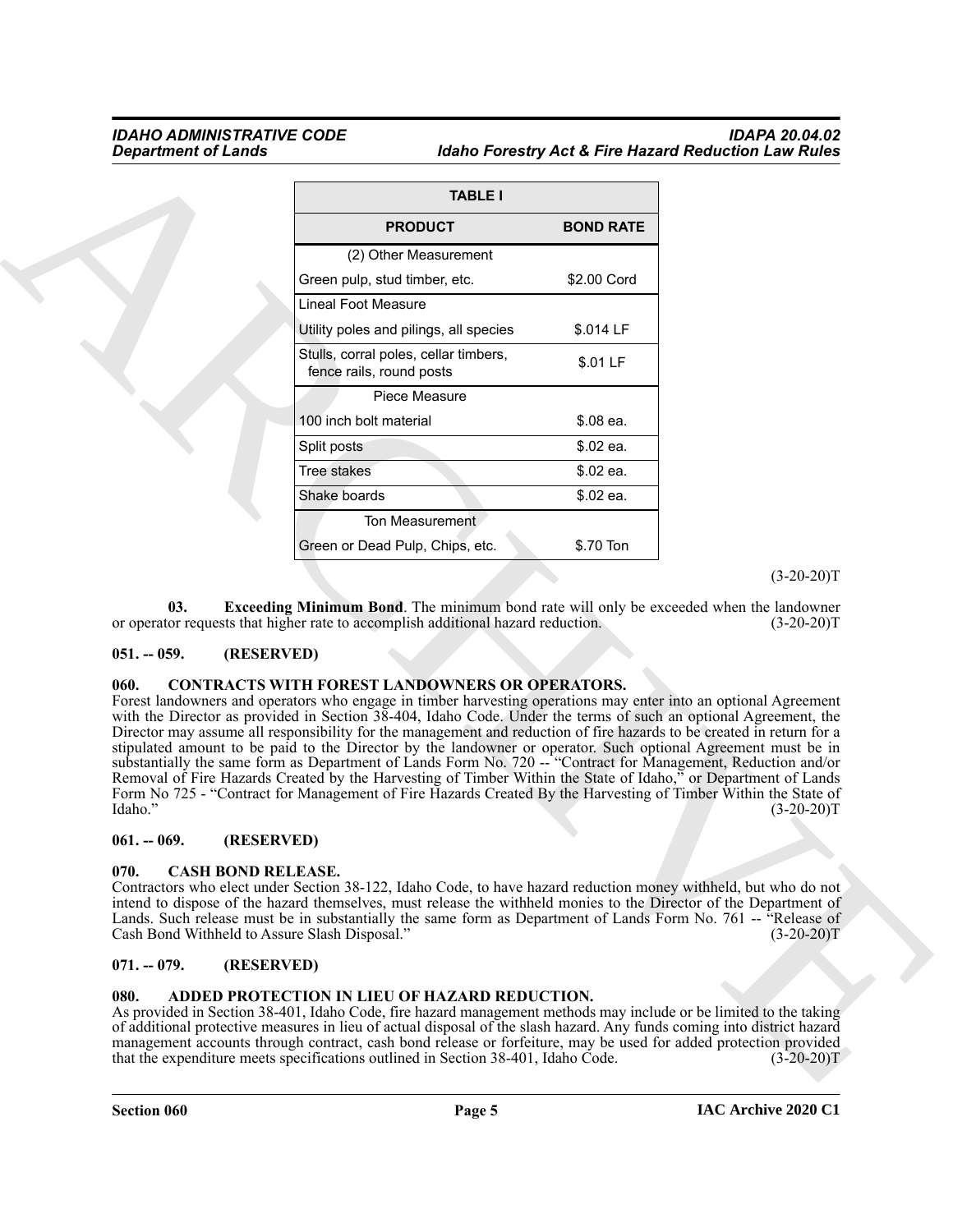<span id="page-5-0"></span>**081. -- 089. (RESERVED)**

### <span id="page-5-14"></span><span id="page-5-12"></span><span id="page-5-1"></span>**090. PURCHASER REQUIREMENTS.**

**Expansion of Lenda<br>
Mathe Forestry Act & Fire Herzord Reduction Law<br>
061.**<br>
061. **PURCHISSIR REQUIRENTS TS**<br>
(No. 1985) (NORTHER REQUIRENTS)<br>
(No. 1985) (No. 1985) (NORTHER PRODUCTION TO THE CONTROL INTERFERENCE CONTROL **01. Initial Purchaser**. Initial purchasers of forest products, in accordance with Section 38-122, Idaho Code, must withhold and remit to the State slash management monies as appropriate for the slash management option chosen by the contractor. Such option must be clearly identified on the purchaser's copy of the Agreement. Slash monies withheld in any one (1) calendar month must be remitted to the Director on or before the end of the next calendar month. Such remittance must be in substantially the same form as Department of Lands Form No. 740 --<br>"Hazard Reduction Payment Record." (3-20-20) "Hazard Reduction Payment Record."

<span id="page-5-13"></span>**02. Duty of Initial Purchaser**. Initial purchasers of forest products must make certain that all ors from whom they purchase forest products have obtained a proper Agreement. (3-20-20)<sup>T</sup> contractors from whom they purchase forest products have obtained a proper Agreement.

### <span id="page-5-2"></span>**091. -- 099. (RESERVED)**

### <span id="page-5-11"></span><span id="page-5-3"></span>**100. INJUNCTION AGAINST FURTHER CUTTING.**

Any person who cuts timber or other forest products of any kind, without having first secured an Agreement in accordance with Section 38-122, Idaho Code, may be enjoined from continuing such cutting and will be required to immediately dispose of all slash created. If the person responsible fails to properly dispose of the slash within thirty (30) days after being notified to do so, the State may dispose of the slash and such costs of disposal, plus twenty percent (20%) as a penalty, may be collected as a prior lien against the products harvested. (3-20-20)T percent  $(20%)$  as a penalty, may be collected as a prior lien against the products harvested.

### <span id="page-5-4"></span>**101. -- 109. (RESERVED)**

### <span id="page-5-10"></span><span id="page-5-8"></span><span id="page-5-5"></span>**110. BURNING OF SLASH.**

**01. Permits**. Any burning operation conducted for the purpose of hazard reduction must be in accordance with the law requiring burning permits during the closed fire season. Persons conducting burning operations must have sufficient men, tools and equipment on hand to immediately stop the uncontrolled spread of any fire. Burning operations must be planned, prepared and executed in such a manner that forest resources are not damaged and air quality standards are met. (3-20-20)T

<span id="page-5-9"></span>**02. Burn Plan**. Burning of specifically designated blocks or areas of forest land for any purpose must be conducted in accordance with a prescribed burn plan approved by the fire warden in whose area of responsibility the burn occurs. (3-20-20) the burn occurs.

### <span id="page-5-6"></span>**111. -- 119. (RESERVED)**

### <span id="page-5-16"></span><span id="page-5-15"></span><span id="page-5-7"></span>**120. STANDARDS -- TREATMENT OF HAZARDS.**

**01. Purpose**. To provide standards for hazard reduction and the release of liability for the contractor vorking under a valid Agreement with the State. (3-20-20) who is working under a valid Agreement with the State.

<span id="page-5-17"></span>**02. Reduction of Total Hazard Points**. The contractor must reduce the total hazard points charged against the contract area to five (5) points or less (see Table II) on or before the expiration date on the Agreement in order to receive a refund of slash monies withheld (less three (3) percent for the fire suppression fund, ref. Rule150) or, to clear any demands that might be made against the surety bond and to receive a release of liability against any fires that start on or pass through the contract area.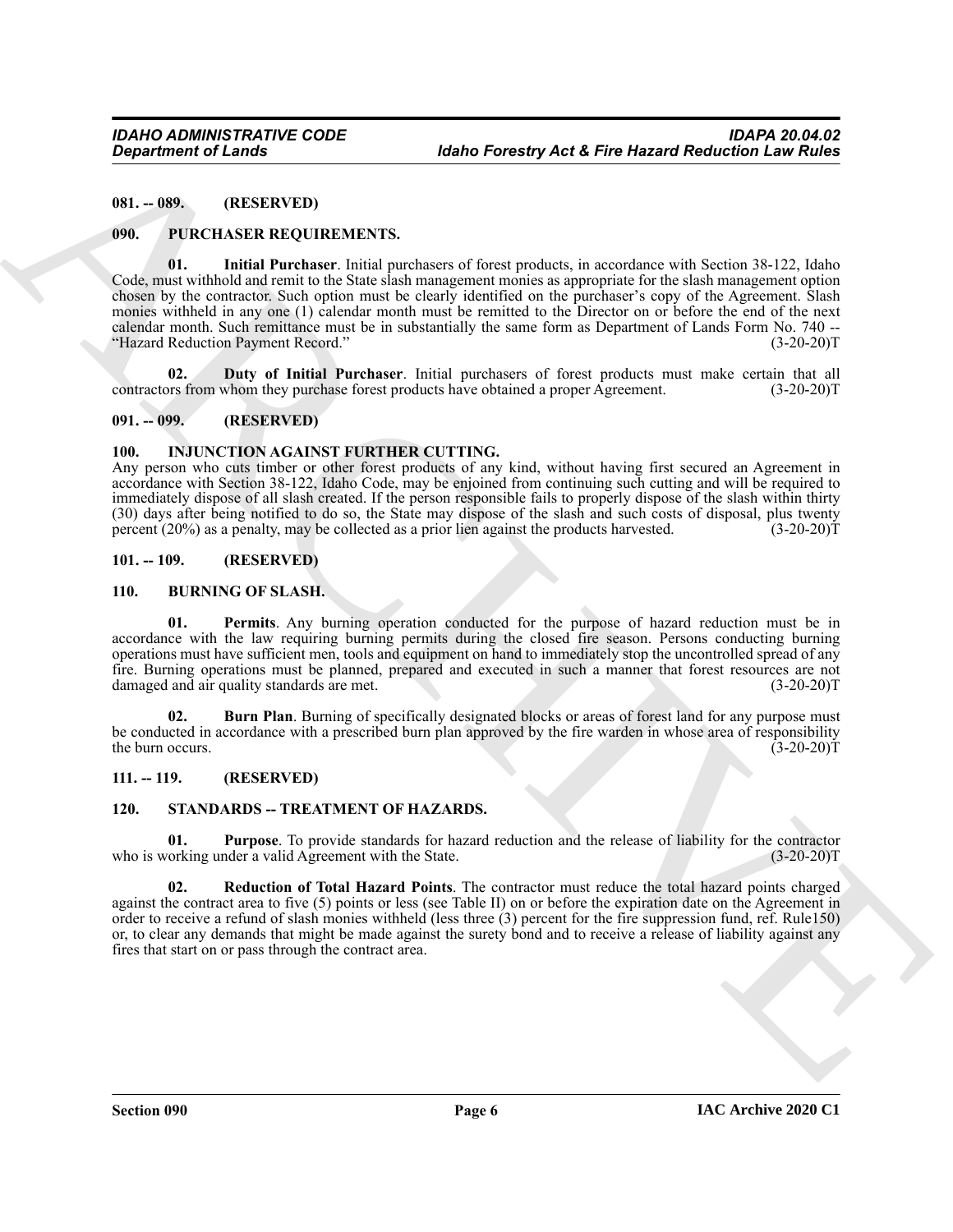<span id="page-6-0"></span>

|                  |                        |                                                                                                                                                                                                                                                                                                                                                                                                                                                                                                      |                                                                                                                                                                                                                                                                                                          |                                  |                              |       | TABLE II - HAZARD CHARACTERISTICS AND OFFSET SLASH LOAD MAXIMUM 20 POINTS                                                                                                                                                                                                                                                                                                                                                                                                                                                                                                                                                                                                                                        |  |
|------------------|------------------------|------------------------------------------------------------------------------------------------------------------------------------------------------------------------------------------------------------------------------------------------------------------------------------------------------------------------------------------------------------------------------------------------------------------------------------------------------------------------------------------------------|----------------------------------------------------------------------------------------------------------------------------------------------------------------------------------------------------------------------------------------------------------------------------------------------------------|----------------------------------|------------------------------|-------|------------------------------------------------------------------------------------------------------------------------------------------------------------------------------------------------------------------------------------------------------------------------------------------------------------------------------------------------------------------------------------------------------------------------------------------------------------------------------------------------------------------------------------------------------------------------------------------------------------------------------------------------------------------------------------------------------------------|--|
|                  | <b>RATING (POINTS)</b> |                                                                                                                                                                                                                                                                                                                                                                                                                                                                                                      |                                                                                                                                                                                                                                                                                                          |                                  | <b>ADJECTIVE DESCRIPTION</b> |       |                                                                                                                                                                                                                                                                                                                                                                                                                                                                                                                                                                                                                                                                                                                  |  |
|                  | LOW $(0-5)$            |                                                                                                                                                                                                                                                                                                                                                                                                                                                                                                      |                                                                                                                                                                                                                                                                                                          |                                  |                              |       | Associated with low harvest volumes per acre such as; selection cutting, light commercial<br>thinning, sanitation/salvage operations, tree length skidding with tops and limbs and little<br>or no breakage. Slash is broken up; slash is in many islands over the operating area.                                                                                                                                                                                                                                                                                                                                                                                                                               |  |
|                  | MODERATE (6-10)        | Operation types similar to those listed above except that harvest volume per acre is<br>higher or utilization standards are lower, or timber has higher proportion of unusable top<br>and crown (commonly associated with partial cutting in second growth stands of mixed<br>timber). Most diameter limit cutting falls in this category. Slash is distributed with some<br>clear or very light areas intermingled with heavy islands of slash over the operating<br>area, slash is not continuous. |                                                                                                                                                                                                                                                                                                          |                                  |                              |       |                                                                                                                                                                                                                                                                                                                                                                                                                                                                                                                                                                                                                                                                                                                  |  |
|                  | HIGH (11-15)           |                                                                                                                                                                                                                                                                                                                                                                                                                                                                                                      | Usually associated with regeneration harvest methods such as shelterwood, seed tree<br>and most clearcuts, or any partial cut with a high harvest volume per acre. Slash is<br>nearly continuous through the operating area frequently with heavier islands<br>intermingled with light continuous slash. |                                  |                              |       |                                                                                                                                                                                                                                                                                                                                                                                                                                                                                                                                                                                                                                                                                                                  |  |
|                  | <b>EXTREME (16-20)</b> | areas.                                                                                                                                                                                                                                                                                                                                                                                                                                                                                               |                                                                                                                                                                                                                                                                                                          |                                  |                              |       | Any operation with very high cut volume, and/or low utilization standards, and/or many<br>slashed or broken stems. Slash is continuous over the operating area with few light                                                                                                                                                                                                                                                                                                                                                                                                                                                                                                                                    |  |
|                  |                        |                                                                                                                                                                                                                                                                                                                                                                                                                                                                                                      |                                                                                                                                                                                                                                                                                                          | <b>TECHNICAL SPECIFICATIONS</b>  |                              |       |                                                                                                                                                                                                                                                                                                                                                                                                                                                                                                                                                                                                                                                                                                                  |  |
|                  | LOW $(0-5)$            |                                                                                                                                                                                                                                                                                                                                                                                                                                                                                                      |                                                                                                                                                                                                                                                                                                          |                                  |                              |       | Slash load less than or equal to 3 inch diameter materials not to exceed 3.0 tons/acre.                                                                                                                                                                                                                                                                                                                                                                                                                                                                                                                                                                                                                          |  |
|                  | MODERATE (6-10)        |                                                                                                                                                                                                                                                                                                                                                                                                                                                                                                      | less than 6.0 tons/acre.                                                                                                                                                                                                                                                                                 |                                  |                              |       | Slash load less than or equal to 3 inch diameter materials greater than 3.0 tons/acre but                                                                                                                                                                                                                                                                                                                                                                                                                                                                                                                                                                                                                        |  |
|                  | HIGH (11-15)           |                                                                                                                                                                                                                                                                                                                                                                                                                                                                                                      | less than 12.0 tons/acre.                                                                                                                                                                                                                                                                                |                                  |                              |       | Slash load less than or equal to 3 inch diameter materials greater than 6.0 tons/acre but                                                                                                                                                                                                                                                                                                                                                                                                                                                                                                                                                                                                                        |  |
|                  | <b>EXTREME (16-20)</b> |                                                                                                                                                                                                                                                                                                                                                                                                                                                                                                      |                                                                                                                                                                                                                                                                                                          |                                  |                              |       | Slash load less than or equal to 3 inch diameter materials exceeds 12.0 tons/acre.                                                                                                                                                                                                                                                                                                                                                                                                                                                                                                                                                                                                                               |  |
| the fire warden. |                        |                                                                                                                                                                                                                                                                                                                                                                                                                                                                                                      |                                                                                                                                                                                                                                                                                                          |                                  |                              |       | Slash loads can be determined by using any standard photo series appropriate for the habitat type represented by the<br>contract area, or by using USDA Forest Service General Technical Report INT-16, 1974 (HANDBOOK FOR<br>INVENTORYING DOWNED WOODY MATERIAL). If the contractor insists upon the latter, sampling intensity<br>will be one (1) point per two (2) acres through the area in question. The inventory cost is paid by the contractor. All<br>slash made available as a result of the current harvest will be included in the inventory except that slash that has been<br>piled and will be burned by the contractor before the expiration date on the Agreement or such extensions granted by |  |
|                  |                        |                                                                                                                                                                                                                                                                                                                                                                                                                                                                                                      |                                                                                                                                                                                                                                                                                                          | SITE FACTORS - MAXIMUM 10 POINTS |                              |       |                                                                                                                                                                                                                                                                                                                                                                                                                                                                                                                                                                                                                                                                                                                  |  |
|                  | <b>ASPECT</b>          |                                                                                                                                                                                                                                                                                                                                                                                                                                                                                                      |                                                                                                                                                                                                                                                                                                          |                                  | <b>PERCENT SLOPE</b>         |       |                                                                                                                                                                                                                                                                                                                                                                                                                                                                                                                                                                                                                                                                                                                  |  |
|                  |                        | $0 - 10$                                                                                                                                                                                                                                                                                                                                                                                                                                                                                             | $11 - 20$                                                                                                                                                                                                                                                                                                | $21 - 30$                        | $31 - 40$                    | 41-50 | $>50$                                                                                                                                                                                                                                                                                                                                                                                                                                                                                                                                                                                                                                                                                                            |  |
|                  |                        |                                                                                                                                                                                                                                                                                                                                                                                                                                                                                                      |                                                                                                                                                                                                                                                                                                          |                                  | $\overline{2}$               | 4     |                                                                                                                                                                                                                                                                                                                                                                                                                                                                                                                                                                                                                                                                                                                  |  |
|                  | N-NE                   | $\mathbf 0$                                                                                                                                                                                                                                                                                                                                                                                                                                                                                          | $\mathbf 0$                                                                                                                                                                                                                                                                                              | $\mathbf{1}$                     |                              |       | 5                                                                                                                                                                                                                                                                                                                                                                                                                                                                                                                                                                                                                                                                                                                |  |
|                  | E,NW                   | 0                                                                                                                                                                                                                                                                                                                                                                                                                                                                                                    | 0                                                                                                                                                                                                                                                                                                        | $\mathbf{1}$                     | 3<br>5 <sup>5</sup>          | 6     | $\overline{7}$                                                                                                                                                                                                                                                                                                                                                                                                                                                                                                                                                                                                                                                                                                   |  |

| <b>SITE FACTORS - MAXIMUM 10 POINTS</b> |          |                      |           |               |       |       |  |  |  |
|-----------------------------------------|----------|----------------------|-----------|---------------|-------|-------|--|--|--|
| <b>ASPECT</b>                           |          | <b>PERCENT SLOPE</b> |           |               |       |       |  |  |  |
|                                         | $0 - 10$ | $11 - 20$            | $21 - 30$ | $31 - 40$     | 41-50 | $>50$ |  |  |  |
| N-NE                                    |          |                      |           | $\mathcal{P}$ |       | 5     |  |  |  |
| E,NW                                    |          |                      |           |               | 6     |       |  |  |  |
| W,SE                                    |          |                      |           | 5             | 8     | 9     |  |  |  |
| S-SW                                    |          |                      |           |               | 9     | 10    |  |  |  |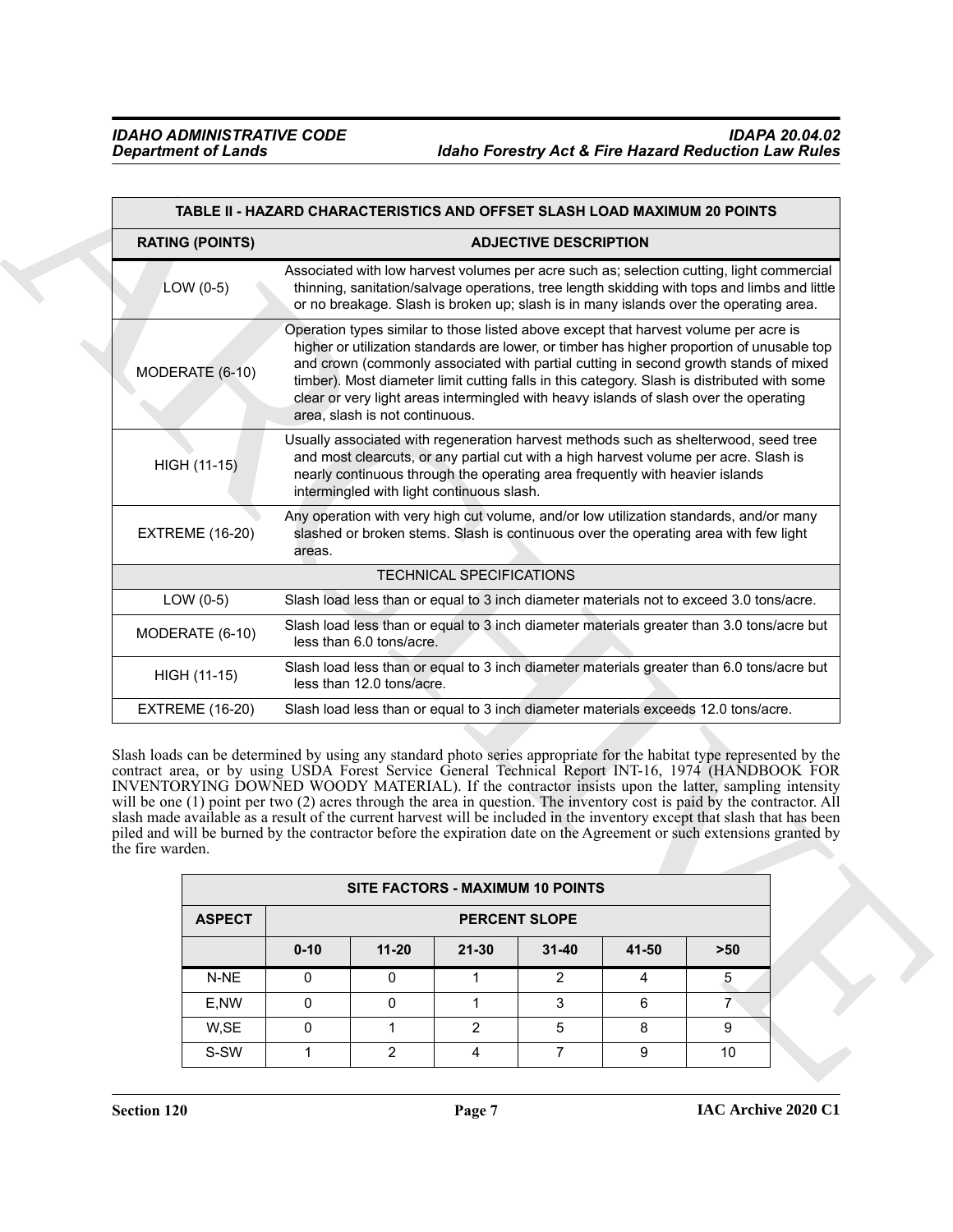### *IDAHO ADMINISTRATIVE CODE IDAPA 20.04.02 Department of Lands Idaho Forestry Act & Fire Hazard Reduction Law Rules*

| UNIT SIZE - MAXIMUM 5 POINTS |  |          |                                                                                                                                                                           |                |         |                   |      |  |  |  |
|------------------------------|--|----------|---------------------------------------------------------------------------------------------------------------------------------------------------------------------------|----------------|---------|-------------------|------|--|--|--|
| <b>ACRES</b>                 |  | $40$     | 40-160                                                                                                                                                                    | 161-320        | 321-480 | 481-640           | >640 |  |  |  |
| PT VALUE                     |  | $\Omega$ | 1                                                                                                                                                                         | $\overline{2}$ | 3       | 4                 | 5    |  |  |  |
|                              |  |          | <b>OTHER FACTORS - MAXIMUM 7 POINTS</b>                                                                                                                                   |                |         |                   |      |  |  |  |
|                              |  |          | Pre-existing slash from operations in the past five years 0-2<br>Proximity to structures, highways and recreational<br>areas (e.g., parks, established campgrounds, etc). |                |         | <b>Add Points</b> |      |  |  |  |
|                              |  |          | 330 feet                                                                                                                                                                  |                |         | 5                 |      |  |  |  |
|                              |  |          | 660 feet                                                                                                                                                                  |                |         | 4                 |      |  |  |  |
|                              |  |          | 990 feet                                                                                                                                                                  |                |         | 3                 |      |  |  |  |
|                              |  |          | 1320 feet                                                                                                                                                                 |                |         | $\mathfrak{p}$    |      |  |  |  |
|                              |  |          | 2640 feet                                                                                                                                                                 |                |         |                   |      |  |  |  |

|         |                                                                                                                                                                                                                                                                                                                                                                                                                                                                                                                                                                                                                                                                                                                                                          |                 |                                                                                                          | <b>UNIT SIZE - MAXIMUM 5 POINTS</b>                |         |                                                |      |          |
|---------|----------------------------------------------------------------------------------------------------------------------------------------------------------------------------------------------------------------------------------------------------------------------------------------------------------------------------------------------------------------------------------------------------------------------------------------------------------------------------------------------------------------------------------------------------------------------------------------------------------------------------------------------------------------------------------------------------------------------------------------------------------|-----------------|----------------------------------------------------------------------------------------------------------|----------------------------------------------------|---------|------------------------------------------------|------|----------|
|         | <b>ACRES</b>                                                                                                                                                                                                                                                                                                                                                                                                                                                                                                                                                                                                                                                                                                                                             | <40             | 40-160                                                                                                   | 161-320                                            | 321-480 | 481-640                                        | >640 |          |
|         | PT VALUE                                                                                                                                                                                                                                                                                                                                                                                                                                                                                                                                                                                                                                                                                                                                                 | 0               | $\mathbf{1}$                                                                                             | $\overline{2}$                                     | 3       | 4                                              | 5    |          |
|         | <b>OTHER FACTORS - MAXIMUM 7 POINTS</b>                                                                                                                                                                                                                                                                                                                                                                                                                                                                                                                                                                                                                                                                                                                  |                 |                                                                                                          |                                                    |         |                                                |      |          |
|         | Pre-existing slash from operations in the past five years 0-2                                                                                                                                                                                                                                                                                                                                                                                                                                                                                                                                                                                                                                                                                            |                 |                                                                                                          |                                                    |         |                                                |      |          |
|         |                                                                                                                                                                                                                                                                                                                                                                                                                                                                                                                                                                                                                                                                                                                                                          |                 | Proximity to structures, highways and recreational<br>areas (e.g., parks, established campgrounds, etc). |                                                    |         | <b>Add Points</b>                              |      |          |
|         |                                                                                                                                                                                                                                                                                                                                                                                                                                                                                                                                                                                                                                                                                                                                                          |                 | 330 feet                                                                                                 |                                                    |         | 5                                              |      |          |
|         |                                                                                                                                                                                                                                                                                                                                                                                                                                                                                                                                                                                                                                                                                                                                                          |                 | 660 feet                                                                                                 |                                                    |         | 4                                              |      |          |
|         |                                                                                                                                                                                                                                                                                                                                                                                                                                                                                                                                                                                                                                                                                                                                                          |                 | 990 feet                                                                                                 |                                                    |         | 3                                              |      |          |
|         |                                                                                                                                                                                                                                                                                                                                                                                                                                                                                                                                                                                                                                                                                                                                                          |                 | 1320 feet                                                                                                |                                                    |         | $\overline{2}$                                 |      |          |
|         |                                                                                                                                                                                                                                                                                                                                                                                                                                                                                                                                                                                                                                                                                                                                                          |                 | 2640 feet                                                                                                |                                                    |         | $\mathbf{1}$                                   |      |          |
|         | In applying offset points to large, complex contract areas, or contract areas with highly variable hazard<br>characteristics, hazard offset techniques must first be applied toward that portion of the contract area which will do<br>the most to reduce the hazard by optimizing fire control effects.                                                                                                                                                                                                                                                                                                                                                                                                                                                 |                 |                                                                                                          | <b>HAZARD OFFSETS</b><br>ALL POINTS ARE DEDUCTIONS |         |                                                |      |          |
|         |                                                                                                                                                                                                                                                                                                                                                                                                                                                                                                                                                                                                                                                                                                                                                          | <b>DISPOSAL</b> |                                                                                                          |                                                    |         | Piling and Burning, Broadcast<br>Burning, etc. |      | $0 - 42$ |
| warden. | If disposal reduces slash load in the contract area to <3 tons, deduct hazard points to five (5) or less. If disposal does<br>not reduce slash load to that level, points should be assigned as a proportion of the area treated. For example, if<br>twenty-five percent (25%) of the area is dozer piled and the piles burned, but the slash load in the contract area still<br>exceeds three (3) tons, twenty-five percent (25%) of the total points charged against the job should be deducted.<br>However, if the disposal effectively isolates the untreated portion of the slash, or is otherwise placed to optimize fire<br>control effects the proportion of points deducted may be increased to an amount to be determined by the district fire |                 |                                                                                                          |                                                    |         |                                                |      |          |
|         |                                                                                                                                                                                                                                                                                                                                                                                                                                                                                                                                                                                                                                                                                                                                                          |                 |                                                                                                          |                                                    |         | Chipping                                       |      | $0 - 42$ |
|         |                                                                                                                                                                                                                                                                                                                                                                                                                                                                                                                                                                                                                                                                                                                                                          | MODIFICATION:   |                                                                                                          |                                                    |         | Crushing                                       |      | $0 - 20$ |
|         |                                                                                                                                                                                                                                                                                                                                                                                                                                                                                                                                                                                                                                                                                                                                                          |                 |                                                                                                          |                                                    |         | Lopping                                        |      | $0 - 10$ |
|         | Lopping standards: All material less than three (3) inches in diameter will be cut so that it does not extend more<br>than twenty (20) inches of the mean height above the ground. In addition, all boles greater than three (3) inches in<br>diameter intersecting another bole will be completely severed.                                                                                                                                                                                                                                                                                                                                                                                                                                             |                 |                                                                                                          |                                                    |         |                                                |      |          |
|         | Assign points as a proportion of the contract area treated.                                                                                                                                                                                                                                                                                                                                                                                                                                                                                                                                                                                                                                                                                              |                 |                                                                                                          |                                                    |         |                                                |      |          |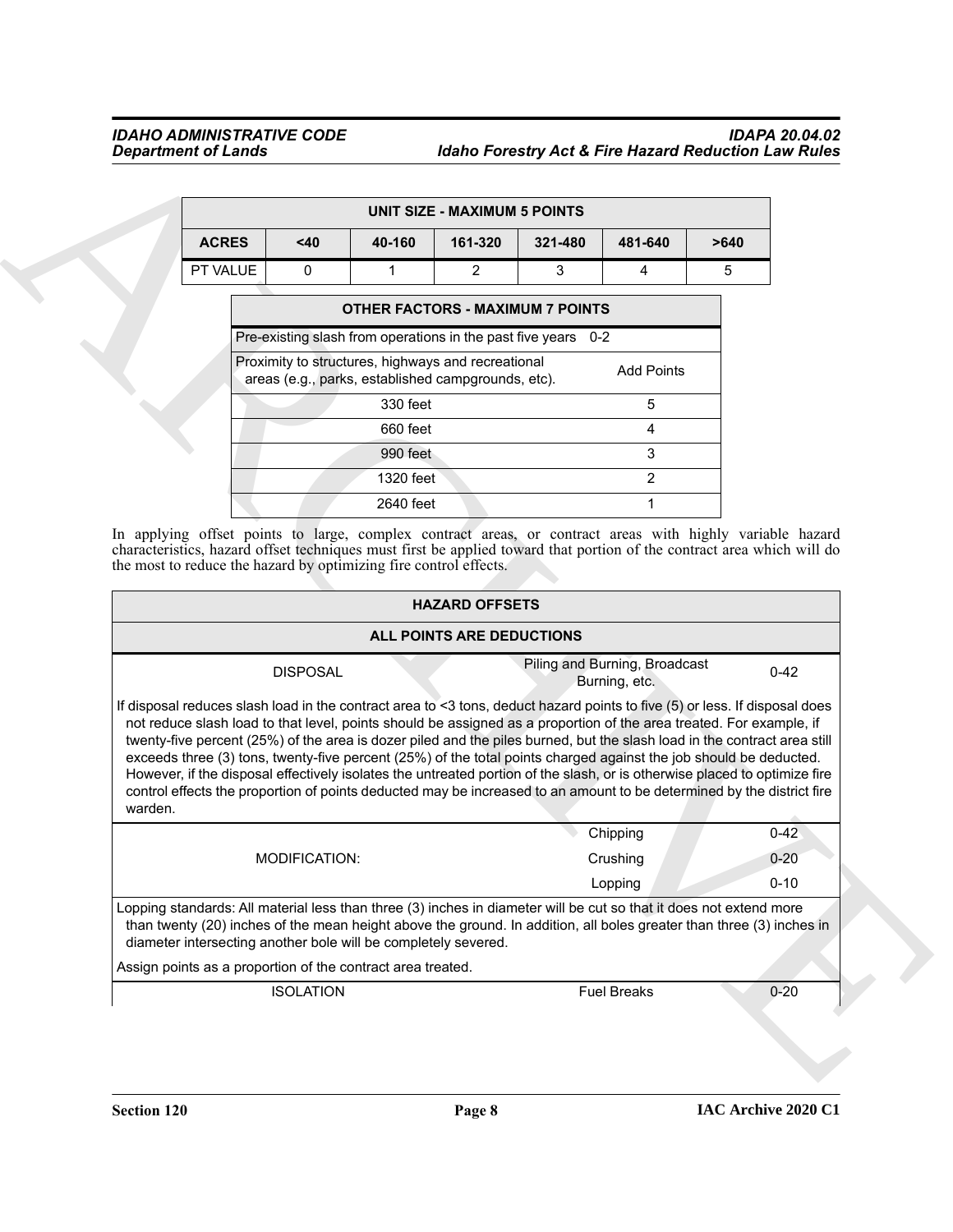### **HAZARD OFFSETS**

### **ALL POINTS ARE DEDUCTIONS**

### **ASSIGNING POINTS FOR ISOLATION**

| <b>HAZARD OFFSETS</b>                                                                                                                                                                                                                                                                                                                                                                                                                                                                                                                                                                                                                                                               |                                  |                                 |              |
|-------------------------------------------------------------------------------------------------------------------------------------------------------------------------------------------------------------------------------------------------------------------------------------------------------------------------------------------------------------------------------------------------------------------------------------------------------------------------------------------------------------------------------------------------------------------------------------------------------------------------------------------------------------------------------------|----------------------------------|---------------------------------|--------------|
| ALL POINTS ARE DEDUCTIONS                                                                                                                                                                                                                                                                                                                                                                                                                                                                                                                                                                                                                                                           |                                  |                                 |              |
| To qualify as a fuel break, all slash and available fuels (Ref. Subsection 010.10) must be removed, or piled and<br>burned, or treated sufficiently to prevent a fire from carrying through the area, for a minimum width of one chain (<br>66 feet). In addition, the breaks must be placed to take advantage of terrain, manmade or natural barriers and to<br>provide for optimum fire control effect.                                                                                                                                                                                                                                                                           |                                  |                                 |              |
|                                                                                                                                                                                                                                                                                                                                                                                                                                                                                                                                                                                                                                                                                     | Fire Lines                       |                                 | $0-5$        |
| All vegetative material must be removed to expose mineral soil. Minimum width of dozer line must be the width of the<br>dozer blade with all dirt pushed in one direction and all vegetative debris to the other. Handlines must be eighteen<br>(18) inches wide; additionally all fuels must be cleared for eight (8) feet. Lines must be tied to an anchor point<br>except that they are not required to be built through a riparian management zone. In addition, the lines must be<br>placed to take advantage of terrain, manmade or natural barriers, and to provide for optimum fire control effect.<br>Maximum points allowed only if combined with an approved fuel break. |                                  |                                 |              |
|                                                                                                                                                                                                                                                                                                                                                                                                                                                                                                                                                                                                                                                                                     |                                  |                                 |              |
| <b>ASSIGNING POINTS FOR ISOLATION</b>                                                                                                                                                                                                                                                                                                                                                                                                                                                                                                                                                                                                                                               |                                  |                                 |              |
| Isolation techniques will usually be used to break the area into subunits or isolate the area from adjacent<br>stands. Hazard offsets can be deducted for both if, in the opinion of the fire warden, both objectives are met<br>and the total isolation points do not exceed 25 offset points.                                                                                                                                                                                                                                                                                                                                                                                     |                                  |                                 |              |
| <b>ACTIVITY</b>                                                                                                                                                                                                                                                                                                                                                                                                                                                                                                                                                                                                                                                                     | <b>FUEL BREAK</b><br><b>ONLY</b> | <b>FIRE LINE</b><br><b>ONLY</b> | <b>BOTH</b>  |
| Isolates contract area into subunits:                                                                                                                                                                                                                                                                                                                                                                                                                                                                                                                                                                                                                                               |                                  |                                 |              |
| A. Partial isolation or incomplete units                                                                                                                                                                                                                                                                                                                                                                                                                                                                                                                                                                                                                                            | $1 - 5$                          | $\mathbf{1}$                    | $1-6$        |
| Complete isolation of area into 1 to 2 subunits<br>В.                                                                                                                                                                                                                                                                                                                                                                                                                                                                                                                                                                                                                               | $6 - 10$                         | $\overline{2}$                  | $6 - 12$     |
| Complete isolation of area into 3 to 5 subunits<br>C.                                                                                                                                                                                                                                                                                                                                                                                                                                                                                                                                                                                                                               | $11 - 15$                        | 3                               | $11 - 18$    |
| D. Complete isolation of area into 6 or more subunits                                                                                                                                                                                                                                                                                                                                                                                                                                                                                                                                                                                                                               | 16-20                            | 4                               | 16-25        |
| <b>OR</b>                                                                                                                                                                                                                                                                                                                                                                                                                                                                                                                                                                                                                                                                           |                                  |                                 |              |
| Isolates contract area from adjacent stands:                                                                                                                                                                                                                                                                                                                                                                                                                                                                                                                                                                                                                                        |                                  |                                 |              |
|                                                                                                                                                                                                                                                                                                                                                                                                                                                                                                                                                                                                                                                                                     | $1-5$                            | 1                               | $1 - 6$      |
| A. One third of the contract area boundary isolated                                                                                                                                                                                                                                                                                                                                                                                                                                                                                                                                                                                                                                 | $6 - 10$                         | $\mathcal{P}$                   | $6 - 12$     |
| B.<br>Two thirds of the contract area boundary isolated                                                                                                                                                                                                                                                                                                                                                                                                                                                                                                                                                                                                                             |                                  | 3                               | $11 - 18$    |
| C. Entire contract area boundary isolated                                                                                                                                                                                                                                                                                                                                                                                                                                                                                                                                                                                                                                           | $11 - 15$                        |                                 |              |
| ACCESS CONTROL                                                                                                                                                                                                                                                                                                                                                                                                                                                                                                                                                                                                                                                                      | $0 - 2$                          |                                 |              |
| Locked gate system controls access on all secondary roads with slash treated on main road                                                                                                                                                                                                                                                                                                                                                                                                                                                                                                                                                                                           |                                  |                                 | $\mathbf{1}$ |
| Locked gate system controls all road access into unit                                                                                                                                                                                                                                                                                                                                                                                                                                                                                                                                                                                                                               |                                  |                                 | $\mathbf{2}$ |
| <b>AVAILABILITY OF WATER</b>                                                                                                                                                                                                                                                                                                                                                                                                                                                                                                                                                                                                                                                        |                                  |                                 | $0 - 3$      |
| The water supply must provide water availability for engines within one road mile of operating area or<br>within three air miles for helicopter bucket use. The water supply must be sufficient to supply 10,000<br>gallons in an operational period during the fire season.                                                                                                                                                                                                                                                                                                                                                                                                        |                                  |                                 |              |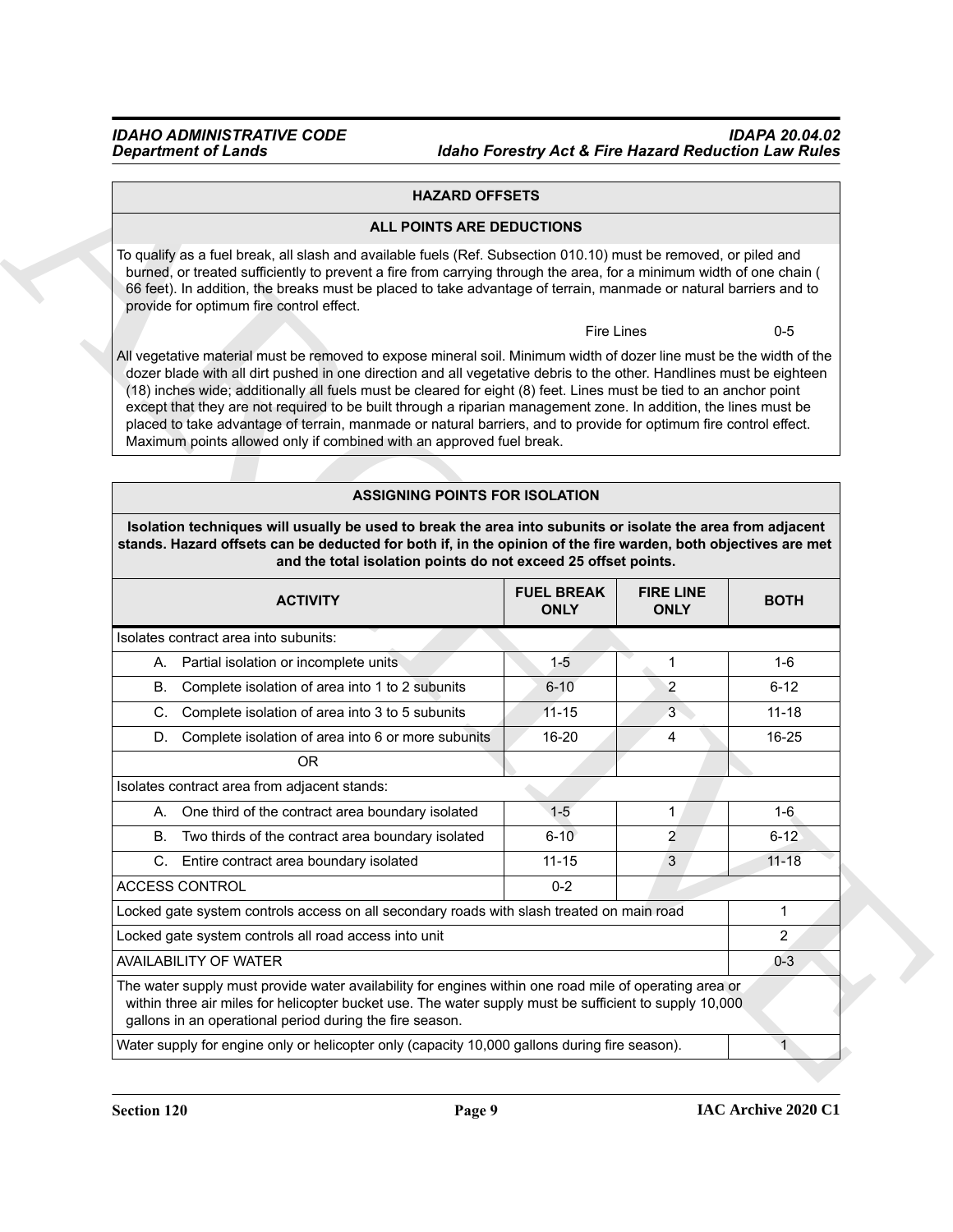### *IDAHO ADMINISTRATIVE CODE IDAPA 20.04.02 Idaho Forestry Act & Fire Hazard Reduction Law Rules*

|                                            |                                                                                                                                                                                                                                                                                                                                                                                                                                                                                                                                                                                                                                                                                                                                                                                                                                                                 | <b>ASSIGNING POINTS FOR ISOLATION</b> |                                  |                                 |              |
|--------------------------------------------|-----------------------------------------------------------------------------------------------------------------------------------------------------------------------------------------------------------------------------------------------------------------------------------------------------------------------------------------------------------------------------------------------------------------------------------------------------------------------------------------------------------------------------------------------------------------------------------------------------------------------------------------------------------------------------------------------------------------------------------------------------------------------------------------------------------------------------------------------------------------|---------------------------------------|----------------------------------|---------------------------------|--------------|
|                                            | Isolation techniques will usually be used to break the area into subunits or isolate the area from adjacent<br>stands. Hazard offsets can be deducted for both if, in the opinion of the fire warden, both objectives are met<br>and the total isolation points do not exceed 25 offset points.                                                                                                                                                                                                                                                                                                                                                                                                                                                                                                                                                                 |                                       |                                  |                                 |              |
|                                            | <b>ACTIVITY</b>                                                                                                                                                                                                                                                                                                                                                                                                                                                                                                                                                                                                                                                                                                                                                                                                                                                 |                                       | <b>FUEL BREAK</b><br><b>ONLY</b> | <b>FIRE LINE</b><br><b>ONLY</b> | <b>BOTH</b>  |
|                                            | Water supply for engine and helicopter (capacity 10,000 gallons) or; for engine or<br>helicopter and which replenishes itself every operational period.                                                                                                                                                                                                                                                                                                                                                                                                                                                                                                                                                                                                                                                                                                         |                                       |                                  |                                 | 2            |
|                                            | Water supply for engine and helicopter which replenishes itself every operational period.                                                                                                                                                                                                                                                                                                                                                                                                                                                                                                                                                                                                                                                                                                                                                                       |                                       |                                  |                                 | 3            |
|                                            |                                                                                                                                                                                                                                                                                                                                                                                                                                                                                                                                                                                                                                                                                                                                                                                                                                                                 |                                       |                                  |                                 | $(3-20-20)T$ |
| $121. - 129.$                              | (RESERVED)                                                                                                                                                                                                                                                                                                                                                                                                                                                                                                                                                                                                                                                                                                                                                                                                                                                      |                                       |                                  |                                 |              |
| <b>LIABILITY.</b><br>130.                  |                                                                                                                                                                                                                                                                                                                                                                                                                                                                                                                                                                                                                                                                                                                                                                                                                                                                 |                                       |                                  |                                 |              |
| 01.                                        | State Liability. With the exception of cases of negligence on the part of the landowner, operator or<br>their agents, liability for the cost of suppressing fires that originate on or pass through a slashing area remains with<br>the State if one of the following alternatives is executed by the contractor:                                                                                                                                                                                                                                                                                                                                                                                                                                                                                                                                               |                                       |                                  |                                 | $(3-20-20)T$ |
| a.                                         | The contract area is covered by a Certificate of Compliance-Fire Hazard Management Agreement<br>and all hazard money payments are current or a proper bond is in place.                                                                                                                                                                                                                                                                                                                                                                                                                                                                                                                                                                                                                                                                                         |                                       |                                  |                                 | $(3-20-20)T$ |
| b.                                         | The contractor treats the slash in accordance with the standards outlined in the Section 120, Table II<br>within the time period specified on the Agreement or approved extensions.                                                                                                                                                                                                                                                                                                                                                                                                                                                                                                                                                                                                                                                                             |                                       |                                  |                                 | $(3-20-20)T$ |
|                                            | The landowner or operator elects to enter into a contract with the State for management of the slash<br>and liability of fire suppression costs in accordance with Section 38-404, Idaho Code.                                                                                                                                                                                                                                                                                                                                                                                                                                                                                                                                                                                                                                                                  |                                       |                                  |                                 | $(3-20-20)T$ |
| 02.<br>unless a clearance has been issued. | Contractor Liability. Should the contractor choose not to treat the slash or not enter into a contract<br>with the State in accordance with Subsection 130.01, the contractor, in addition to forfeiting any applicable bond, is<br>liable for fire suppression costs for all fires that originate on or pass through the contractor's slashing area. The<br>contractor retains the full liability for five (5) years from the time the Agreement or any extension thereof expires,                                                                                                                                                                                                                                                                                                                                                                             |                                       |                                  |                                 | $(3-20-20)T$ |
| 03.                                        | Failure to Treat. Any contractor who fails to treat the fire hazard as outlined in Subsection 130.02,<br>is liable for the actual costs of suppressing any wildfire that may occur on or pass through the area covered by the<br>Agreement for an amount up to two hundred fifty thousand dollars (\$250,000). If the same wildfire occurs on or<br>passes through several areas covered by separate agreements or if several Agreements cover the same area, the<br>contractor is liable for the actual cost of suppression up to one million dollars $(\overline{1},000,000)$ . If a wildfire occurs on or<br>passes through an area covered by separate Agreements with different contractors, the actual cost of suppression up to<br>one million dollars (\$1,000,000) will be shared by the contractors prorated on acreage included in their Agreements. |                                       |                                  |                                 | $(3-20-20)T$ |
| 04.                                        | Fees. Upon payment of the fees set forth in Table III, the State will assume liability for the cost of<br>suppressing fires that originate on or pass through the contract area.                                                                                                                                                                                                                                                                                                                                                                                                                                                                                                                                                                                                                                                                                |                                       |                                  |                                 |              |
|                                            |                                                                                                                                                                                                                                                                                                                                                                                                                                                                                                                                                                                                                                                                                                                                                                                                                                                                 |                                       |                                  |                                 |              |
|                                            |                                                                                                                                                                                                                                                                                                                                                                                                                                                                                                                                                                                                                                                                                                                                                                                                                                                                 |                                       |                                  |                                 |              |

### <span id="page-9-0"></span>**121. -- 129. (RESERVED)**

### <span id="page-9-6"></span><span id="page-9-5"></span><span id="page-9-4"></span><span id="page-9-3"></span><span id="page-9-2"></span><span id="page-9-1"></span>**130. LIABILITY.**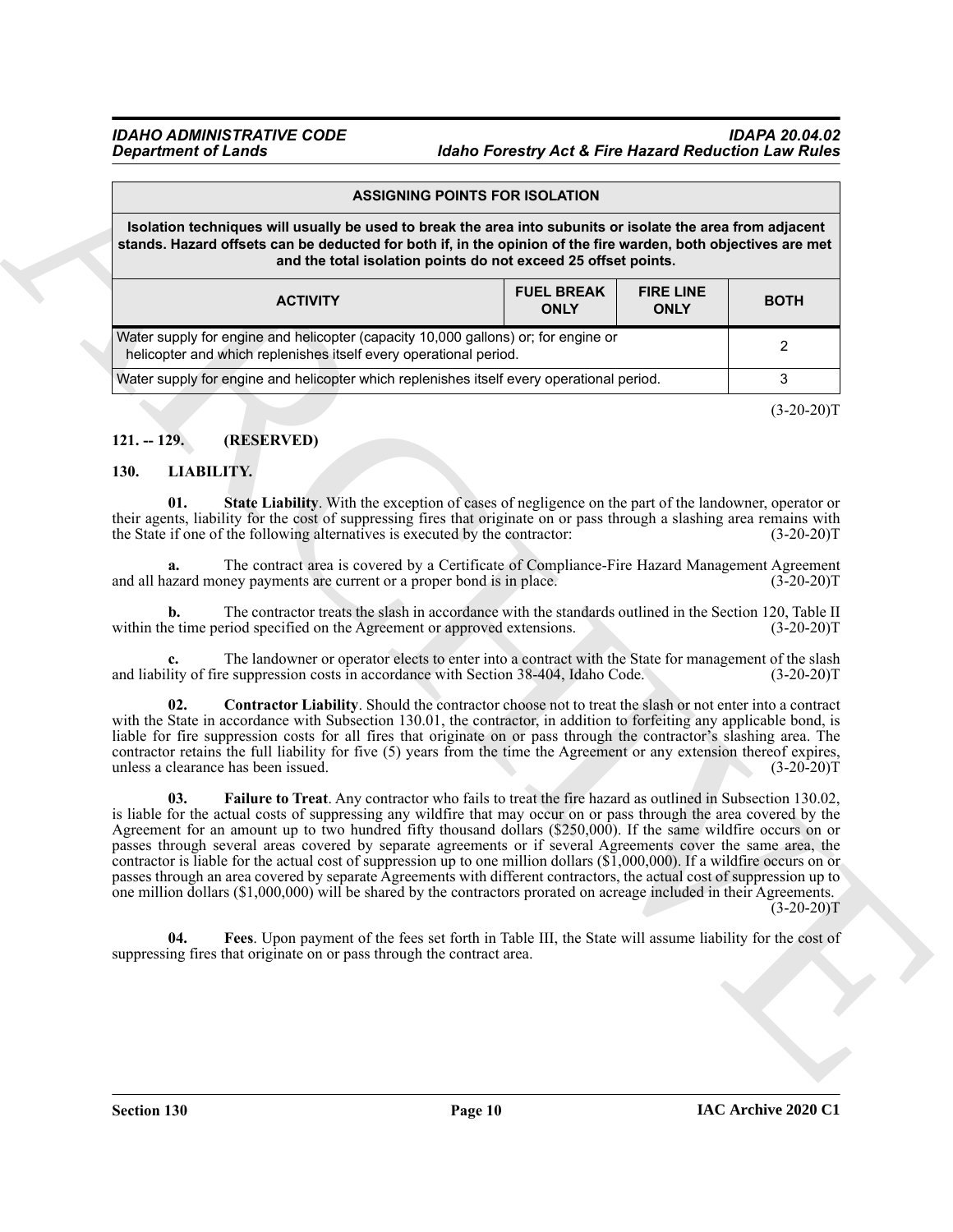| <b>TABLE III - ADDITIONAL FEE TO TRANSFER</b><br><b>LIABILITY BY HAZARD POINTS</b> |             |  |  |  |  |
|------------------------------------------------------------------------------------|-------------|--|--|--|--|
| <b>POINTS</b>                                                                      | <b>RATE</b> |  |  |  |  |
| $6 - 10$                                                                           | \$1.00/MBF  |  |  |  |  |
| 11-20                                                                              | \$2.00/MBF  |  |  |  |  |
| 21-30                                                                              | \$3.00/MBF  |  |  |  |  |
| >30                                                                                | \$4.00/MBF  |  |  |  |  |

Additional fee rates for measurement other than board foot measurement are available upon request from artment of Lands office. (3-20-20) any Department of Lands office.

<span id="page-10-7"></span>**05. Additional Fee**. If the contractor is unable to reduce the hazard points on a contract area to the standards required for a clearance, but has completed some hazard reduction work, that contractor can discharge the remainder of his hazard obligation by returning a portion of his bond to the district and paying an additional fee to transfer liability. Use the following formula: [One minus (the acceptable hazard point or five, divided by the residual, or untreated hazard points)] multiply that ratio times the slash rate. This dollar amount should be multiplied by the total volume removed from the contract area. Add to that the additional fee to transfer liability (for the untreated hazard points, from Table III) times the total volume. When this amount is paid to the State the contract area can be cleared. Which can also be expressed as:

 $(1-(5/U))^* B^* V + (A^*V) =$  Formula to transfer liability for a partially completed job.

Where:

 $U =$  Untreated or residual hazard points

- B = Bond rate (usually \$4.00 MBF) Ref. Section 050, Table I
- $A =$  Additional fee to transfer liability, Table III
- V = Total volume removed from the contract areas

(3-20-20)T

### <span id="page-10-0"></span>**131. -- 139. (RESERVED)**

### <span id="page-10-4"></span><span id="page-10-1"></span>**140. CERTIFICATE OF CLEARANCE.**

Given the first of Lemma<br>
TRAILIE THE MARCHIVE WAS ARCHIVE OF TAXABLE PROTECTION CONTINUES.<br>
THE MARCHIVE WAS ARCHIVE WAS ARCHIVE WAS ARCHIVED FOR THE MARCHIVE WAS ARCHIVED FOR THE MARCHIVE WAS ARCHIVED FOR THE MARCHIVE W The Certificate of Clearance is the instrument used to certify that hazard reduction has been accomplished, a contract entered into with the Director to ensure hazard management, or an additional fee has been paid. Anyone who has been issued an Agreement for the cutting of any forest product or potential forest product and who has met standards outlined in Section 120, or has made payment for hazard reduction under a contract with the Director, as provided in Section 38-404, Idaho Code, or has paid an additional fee in accordance with Section 38-122, Idaho Code, must apply in writing to the Director for a Certificate of Clearance. Within thirty (30) days after receipt of such written request for a Certificate of Clearance, the Director will cause the area covered by the request to be inspected. If it is found that the fire hazard has been properly disposed of, the Director will issue a Certificate of Clearance. The Certificate of Clearance must be substantially the same form as Department of Lands Form No. 760 - "Certificate of Clearance."

 $(3-20-20)T$ 

### <span id="page-10-2"></span>**141. -- 149. (RESERVED)**

### <span id="page-10-6"></span><span id="page-10-5"></span><span id="page-10-3"></span>**150. FIRE SUPPRESSION AND FOREST PRACTICES ASSESSMENT.**

**01. Withholding**. An amount of three percent (3%) of the slash management rate (twelve cents (\$.12)/ MBF) will be withheld from all slash management monies received and dedicated to suppression of wildfires on forest lands. For harvest from private land, an additional amount not to exceed three percent (3%) of the slash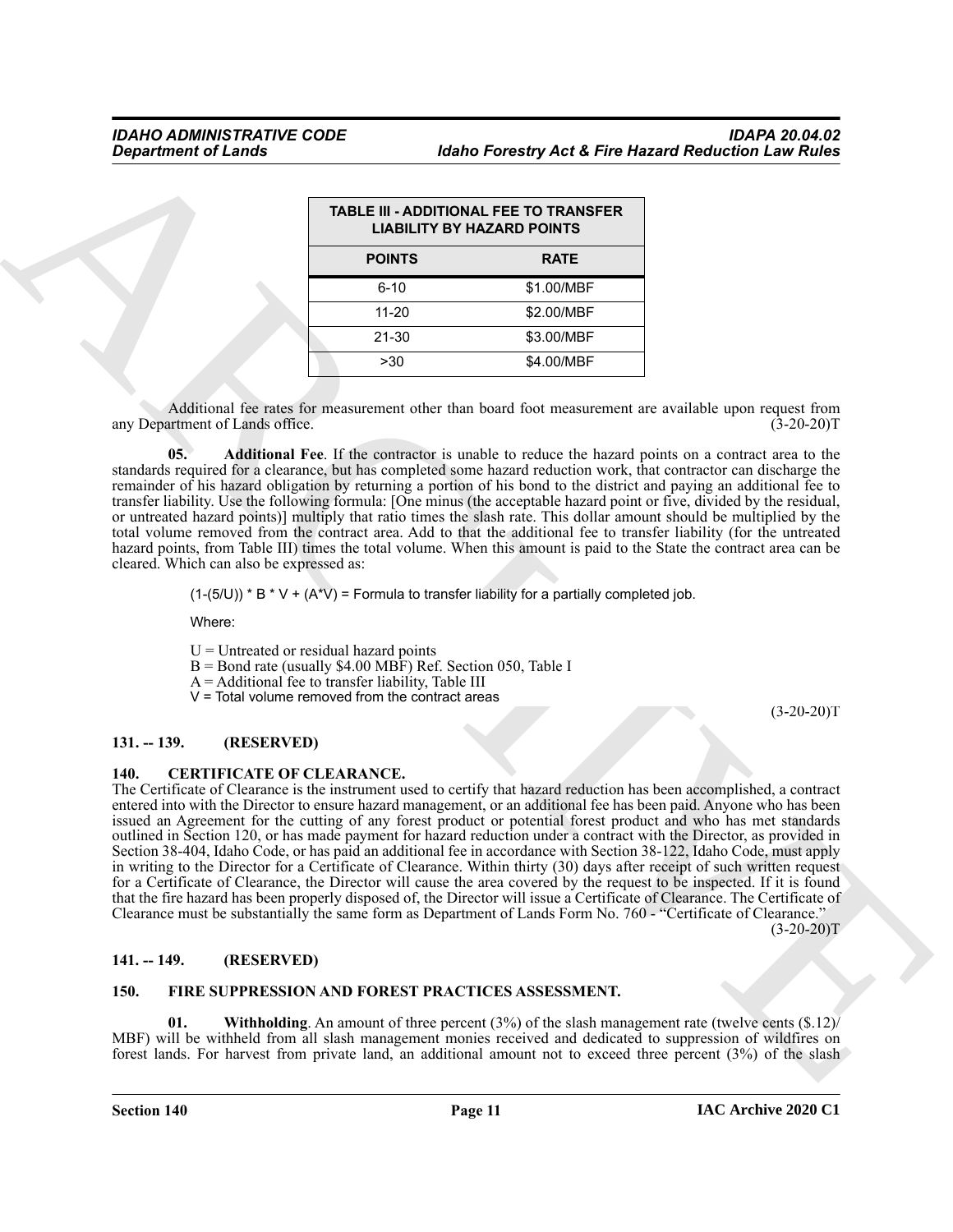management rate (twelve cents (\$.12)/MBF) can be withheld from slash management monies received and will be dedicated to Forest Practices support on forest lands. (3-20-20)T dedicated to Forest Practices support on forest lands.

<span id="page-11-3"></span>**02. Assessment Costs**. Fire suppression assessment costs on operations covered by surety bond or ble letter of credit or other form of bond is paid at the rate specified in Subsection 150.01. (3-20-20)T irrevocable letter of credit or other form of bond is paid at the rate specified in Subsection 150.01.

### <span id="page-11-0"></span>**151. -- 159. (RESERVED)**

### <span id="page-11-4"></span><span id="page-11-1"></span>**160. PRELOGGING CONFERENCE AND AGREEMENT.**

 $\frac{R}{2}$  (a)  $\frac{R}{2}$  (a)  $\frac{R}{2}$  (a)  $\frac{R}{2}$  (b)  $\frac{R}{2}$  (b)  $\frac{R}{2}$  (b)  $\frac{R}{2}$  (c)  $\frac{R}{2}$  (c)  $\frac{R}{2}$  (c)  $\frac{R}{2}$  (c)  $\frac{R}{2}$  (c)  $\frac{R}{2}$  (c)  $\frac{R}{2}$  (c)  $\frac{R}{2}$  (c)  $\frac{R}{2}$  (c)  $\frac{R}{2}$  ( Prelogging conferences and hazard reduction agreements are encouraged, however, the hazard reduction agreement will be canceled or modified if significant operational changes occur during the harvesting of forest products or potential forest products.  $(3-20-20)$ potential forest products.

<span id="page-11-2"></span>**161. -- 999. (RESERVED)**